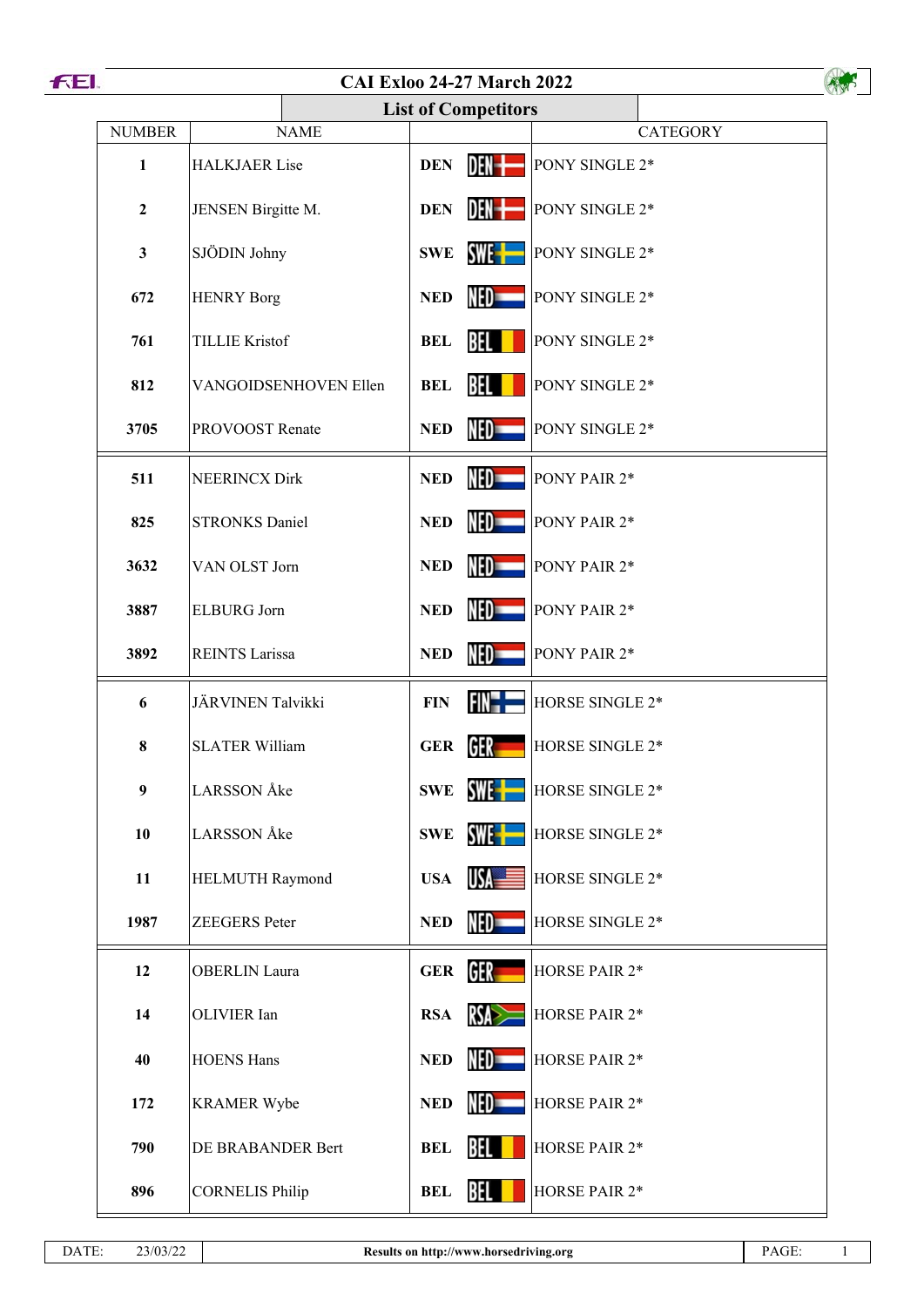## **CAI Exloo 24-27 March 2022**

| 1. |               | <b>CAI Exloo 24-27 March 2022</b> |                            |                      |                      |  |
|----|---------------|-----------------------------------|----------------------------|----------------------|----------------------|--|
|    |               |                                   | <b>List of Competitors</b> |                      |                      |  |
|    | <b>NUMBER</b> | <b>NAME</b>                       |                            |                      | <b>CATEGORY</b>      |  |
|    | 15            | <b>BLAABJERG</b> Karina           | <b>DEN</b>                 | DEN-I                | PONY SINGLE 3*       |  |
|    | 16            | <b>HALKJAER Lise</b>              | <b>DEN</b>                 | DEN-I                | PONY SINGLE 3*       |  |
|    | 17            | MÜLLER Daniel                     | <b>GER</b>                 | GER                  | PONY SINGLE 3*       |  |
|    | 18            | <b>GUSTAVSSON Emma</b>            | <b>SWE</b>                 | SWE-                 | PONY SINGLE 3*       |  |
|    | 19            | HERNER Johan                      | <b>SWE</b>                 | SWE -                | PONY SINGLE 3*       |  |
|    | 202           | RADSTAKE Henk                     | <b>NED</b>                 | NED-                 | PONY SINGLE 3*       |  |
|    | 2016          | MEULENDIJK Wilma                  | <b>NED</b>                 | NED=                 | PONY SINGLE 3*       |  |
|    | 3297          | <b>BOOGAARTS</b> Chantalle        | <b>NED</b>                 | NED-                 | PONY SINGLE 3*       |  |
|    | 3662          | <b>JANSSEN</b> Brent              | <b>NED</b>                 | NED=                 | PONY SINGLE 3*       |  |
|    | 3910          | VAN MEERTEN Lisanne               | <b>NED</b>                 | NED-                 | PONY SINGLE 3*       |  |
|    | 3964          | VAN 'T VELD Marloes               | <b>NED</b>                 | NED=                 | PONY SINGLE 3*       |  |
|    | 4178          | WILLEMSEN Marije                  | <b>NED</b>                 | NED=                 | PONY SINGLE 3*       |  |
|    | 20            | PETERSEN Niels S.                 | <b>DEN</b>                 | DEN-I                | PONY PAIR 3*         |  |
|    | 22            | ROHRSSEN Annika                   | <b>IRL</b>                 | <b>IRL</b>           | PONY PAIR 3*         |  |
|    | 23            | FROST Gunlög                      | <b>SWE</b>                 | SWE - -              | PONY PAIR 3*         |  |
|    | 389           | <b>FLOBBE</b> Sietske             | <b>NED</b>                 | NED-                 | PONY PAIR 3*         |  |
|    | 443           | <b>POTTIER Hughes</b>             | <b>BEL</b>                 | <b>BEL</b>           | PONY PAIR 3*         |  |
|    | 1768          | VAN DER ENDE Nathalie             | <b>NED</b>                 | NED                  | PONY PAIR 3*         |  |
|    | 1892          | <b>RUTJENS Rodinde</b>            | <b>NED</b>                 | NED=                 | PONY PAIR 3*         |  |
|    | 1900          | <b>LIEBREGTS Kees</b>             | <b>NED</b>                 | NED-                 | PONY PAIR 3*         |  |
|    | 4169          | <b>COUWENBERG Sam</b>             | <b>NED</b>                 | NED=                 | PONY PAIR 3*         |  |
|    | 1004          | HAMMINK Marijke                   | <b>NED</b>                 | NED <b>warehouse</b> | PONY FOUR-IN-HAND 3* |  |
|    | 1678          | LEGEMAAT - VAN BEMMEL Di NED      |                            | NED-                 | PONY FOUR-IN-HAND 3* |  |
|    | 1732          | VAN DER HAM Joey                  | <b>NED</b>                 | NED <b>war</b>       | PONY FOUR-IN-HAND 3* |  |
|    | 2025          | <b>BRANS</b> Manou                | <b>NED</b>                 | NED                  | PONY FOUR-IN-HAND 3* |  |
|    |               |                                   |                            |                      |                      |  |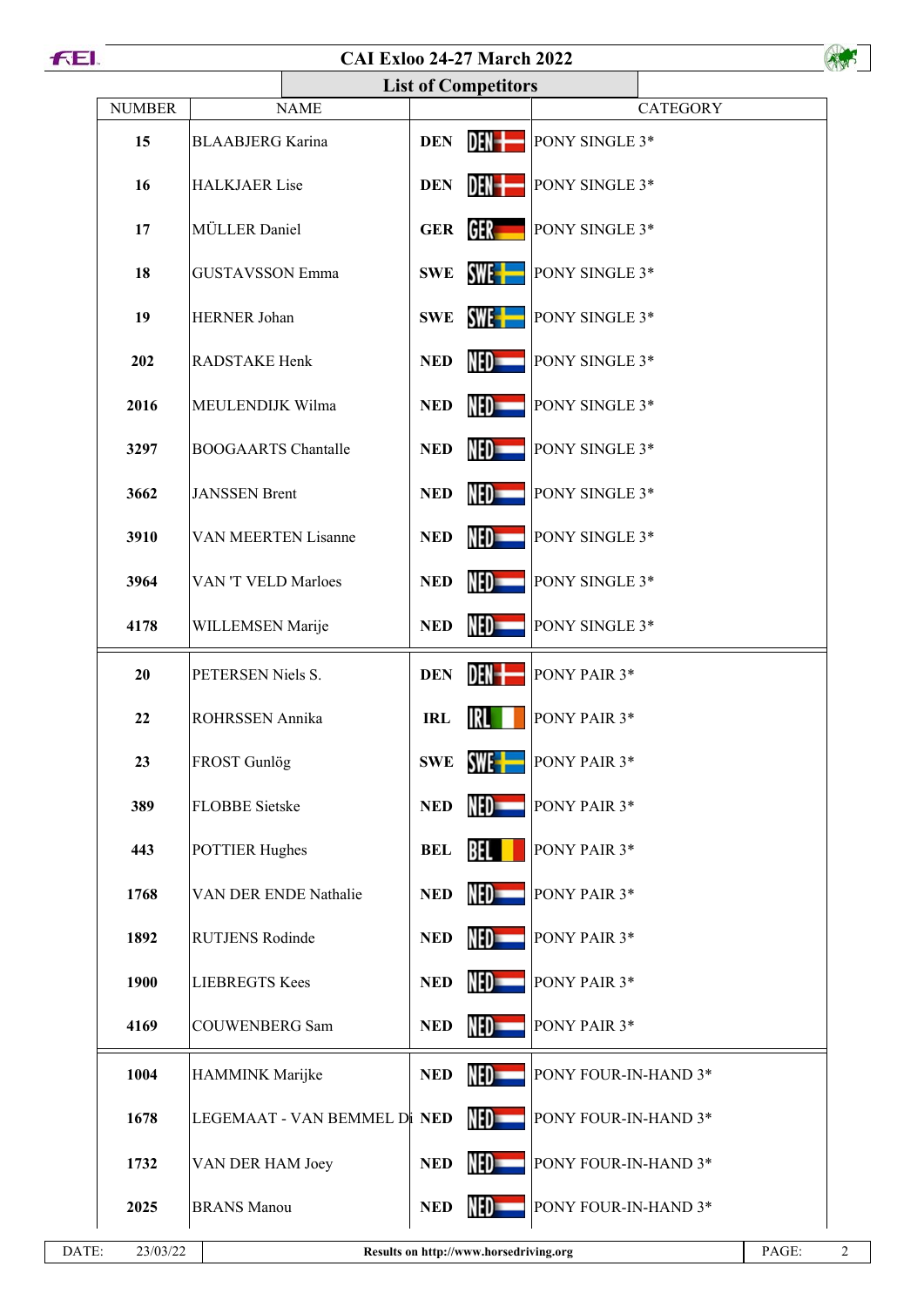## **CAI Exloo 24-27 March 2022**

| <b>CAI Exloo 24-27 March 2022</b> |                            |            |                   |                      |  |  |  |  |
|-----------------------------------|----------------------------|------------|-------------------|----------------------|--|--|--|--|
| <b>List of Competitors</b>        |                            |            |                   |                      |  |  |  |  |
| <b>NUMBER</b>                     | <b>NAME</b>                |            |                   | <b>CATEGORY</b>      |  |  |  |  |
| 2133                              | <b>LIMPENS</b> Rene        | <b>NED</b> | NED               | PONY FOUR-IN-HAND 3* |  |  |  |  |
| 3121                              | BEEKHUISZEN Hendrik-Jan    | <b>NED</b> | NED=              | PONY FOUR-IN-HAND 3* |  |  |  |  |
| 21                                | SIEBERS Saskia             | <b>NED</b> | NED=              | HORSE SINGLE 3*      |  |  |  |  |
| 24                                | <b>BLAABJERG</b> Karina    | <b>DEN</b> | DEN- <del>l</del> | HORSE SINGLE 3*      |  |  |  |  |
| 25                                | FRID Helle Jespersen       | <b>DEN</b> | DEN-I             | HORSE SINGLE 3*      |  |  |  |  |
| 26                                | JENSEN Alis Søgaard        | <b>DEN</b> | DEN- <del>l</del> | HORSE SINGLE 3*      |  |  |  |  |
| 27                                | JÄRVINEN Talvikki          | <b>FIN</b> | FIN" =            | HORSE SINGLE 3*      |  |  |  |  |
| 28                                | <b>DESCHAMPS Clement</b>   | <b>FRA</b> | <b>FRA</b>        | HORSE SINGLE 3*      |  |  |  |  |
| 29                                | <b>DESCHAMPS Clement</b>   | <b>FRA</b> | FRA               | HORSE SINGLE 3*      |  |  |  |  |
| 30                                | <b>BRADFORD Harriet</b>    | <b>GBR</b> | GR <sub>1</sub>   | HORSE SINGLE 3*      |  |  |  |  |
| 32                                | <b>LANNIG</b> Andreas      | <b>GER</b> | GER –             | HORSE SINGLE 3*      |  |  |  |  |
| 33                                | <b>KANDEL Nicolas</b>      | <b>LUX</b> | LUX —             | HORSE SINGLE 3*      |  |  |  |  |
| 34                                | <b>KANDEL Nicolas</b>      | <b>LUX</b> | LUX -             | HORSE SINGLE 3*      |  |  |  |  |
| 35                                | VELDBOOM - BULTEN Jeannet  | <b>NED</b> | NED=              | HORSE SINGLE 3*      |  |  |  |  |
| 36                                | <b>OLSSON</b> Emma         | <b>SWE</b> | SWE -             | HORSE SINGLE 3*      |  |  |  |  |
| 44                                | <b>SCHULTE Patrick</b>     | <b>GER</b> | GER –             | HORSE SINGLE 3*      |  |  |  |  |
| 364                               | <b>BRYNAERT</b> Pieter-Jan | <b>BEL</b> | BEL I             | HORSE SINGLE 3*      |  |  |  |  |
| 449                               | DE KIMPE Esther            | <b>BEL</b> | BEL               | HORSE SINGLE 3*      |  |  |  |  |
| 602                               | PROVOOST Christiaan        | <b>NED</b> | NED               | HORSE SINGLE 3*      |  |  |  |  |
| 629                               | VAN DEN BOSCH Berry        | <b>NED</b> | NED -             | HORSE SINGLE 3*      |  |  |  |  |
| 665                               | VAN BECKHOVEN Dirk         | <b>NED</b> | NED               | HORSE SINGLE 3*      |  |  |  |  |
| 679                               | <b>LEJEUNE</b> Etienne     | <b>BEL</b> | <b>BEL</b>        | HORSE SINGLE 3*      |  |  |  |  |
| 878                               | DE RONDE Piet              | <b>NED</b> | NED-              | HORSE SINGLE 3*      |  |  |  |  |
| 1125                              | PESTMAN Rudolf             | <b>NED</b> | NED               | HORSE SINGLE 3*      |  |  |  |  |
| 1261                              | VELDBOOM - BULTEN Jeannet  | <b>NED</b> | NED -             | HORSE SINGLE 3*      |  |  |  |  |